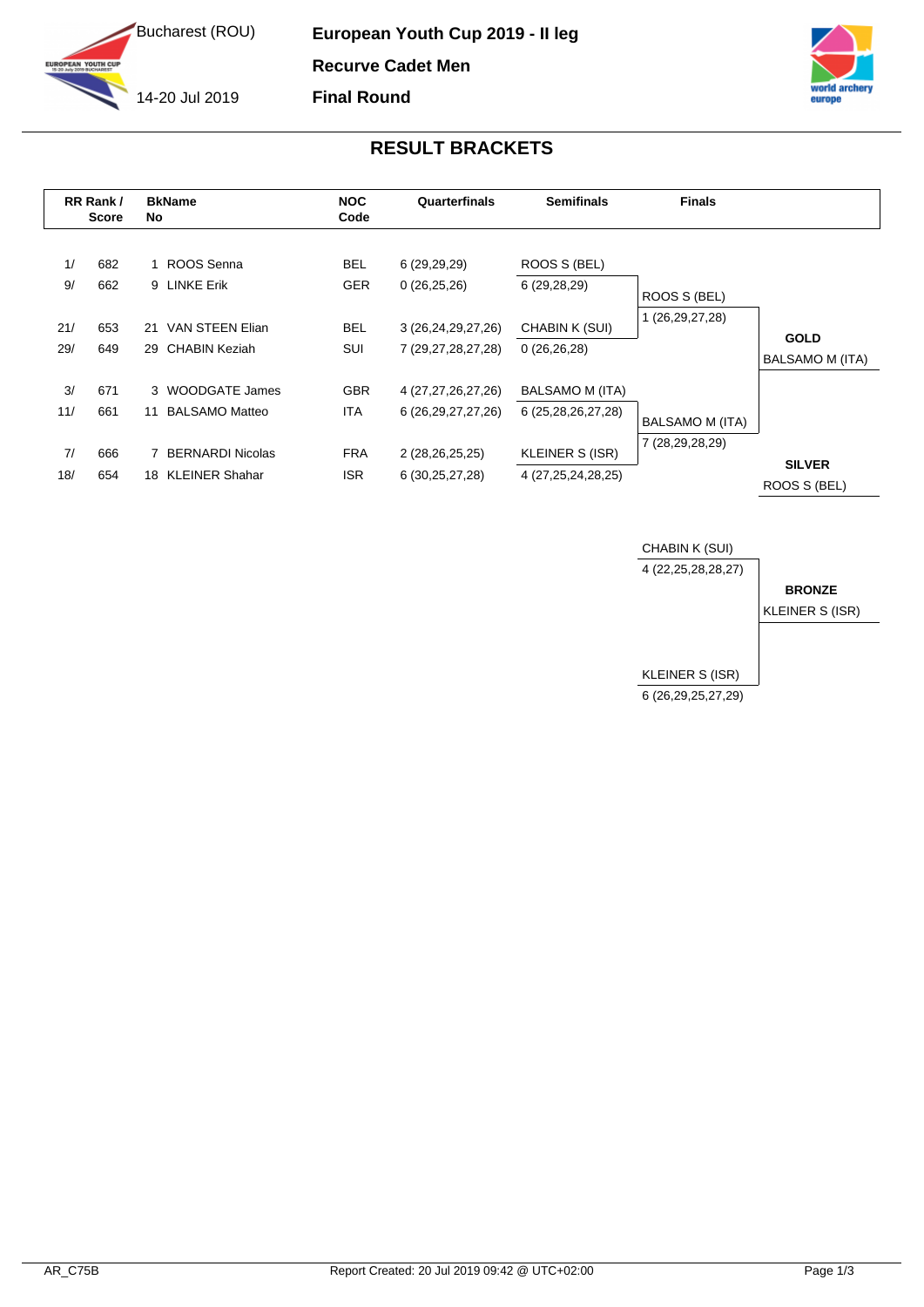



## **RESULT BRACKETS**

|            | RR Rank/<br><b>Score</b> | No | <b>BkName</b>                           | <b>NOC</b><br>Code       | 1/24<br>Elimin. Round                             | $1/16$<br>Elimin. Round                  | 1/8<br>Elimin. Round                             | Quarterfinals      |
|------------|--------------------------|----|-----------------------------------------|--------------------------|---------------------------------------------------|------------------------------------------|--------------------------------------------------|--------------------|
|            |                          |    |                                         |                          |                                                   |                                          |                                                  |                    |
| 1/         | 682                      |    | 1 ROOS Senna                            | <b>BEL</b>               |                                                   | ROOS S (BEL)                             |                                                  |                    |
|            |                          |    | pre-seeded in 1/16th                    |                          |                                                   | 6 (27,29,29)                             | ROOS S (BEL)                                     |                    |
|            |                          |    |                                         |                          |                                                   |                                          | 6 (30,29,29)                                     |                    |
| 33/<br>32/ | 644<br>646               |    | 33 RUSIN Artem<br>32 GERSHOVITZ Dan     | <b>RUS</b><br><b>ISR</b> | 5 T.8 (26,26,27,27,30)<br>6 T.10 (28,26,24,30,27) | <b>GERSHOVITZ D (ISR)</b><br>0(15,27,26) |                                                  |                    |
|            |                          |    |                                         |                          |                                                   |                                          |                                                  | ROOS S (BEL)       |
| 17/        | 655                      |    | 17 VAN LAARHOVEN Kay                    | <b>NED</b>               | 6 (28,28,29)                                      | VAN LAARHOVEN K (NED)                    |                                                  | 6 (29,29,29)       |
| 48/        | 609                      |    | 48 SIDIROPOULOS Konstantinos GRE        |                          | 0(25,26,23)                                       | 5 T.9 (27,29,26,26,28)                   | FABRIZZI F (ITA)                                 |                    |
|            |                          |    |                                         |                          |                                                   |                                          | 0(26, 24, 26)                                    |                    |
| 49/        | 608                      |    | 49 GALANDA Dusan                        | <b>SVK</b>               | 0(21, 23, 24)                                     | FABRIZZI F (ITA)                         |                                                  |                    |
| 16/        | 655                      |    | 16 FABRIZZI Federico                    | <b>ITA</b>               | 6(29, 27, 30)                                     | 6 T.9* (27,28,27,26,28)                  |                                                  |                    |
| 9/         | 662                      |    | 9 LINKE Erik                            | GER                      |                                                   | LINKE E (GER)                            |                                                  |                    |
|            |                          |    | -Bye-                                   |                          |                                                   | 6 (29, 26, 23, 27)                       | LINKE E (GER)                                    |                    |
|            |                          |    |                                         |                          |                                                   |                                          | 6 T.9* (29,27,27,29,28)                          |                    |
| 41/        | 623                      |    | 41 HABIAN Denis                         | ROU                      | 1 (18,26,26,27)                                   | SULIK L (CRO)                            |                                                  |                    |
| 24/        | 653                      |    | 24 SULIK Leo                            | CRO                      | 7 (27,26,29,28)                                   | 2 (28,24,27,26)                          |                                                  | LINKE E (GER)      |
| 25/        | 651                      |    | 25 GREGORI Francesco                    | <b>ITA</b>               | 6(26, 28, 25)                                     | <b>GREGORI F (ITA)</b>                   |                                                  | 0(26, 25, 26)      |
| 40/        | 631                      |    | 40 MAJERIK Andrej                       | <b>SVK</b>               | 0(24, 23, 24)                                     | 6 T.10 (27,29,27,27,21)                  |                                                  |                    |
|            |                          |    |                                         |                          |                                                   |                                          | <b>GREGORI F (ITA)</b><br>5 T.9 (29,29,28,28,26) |                    |
|            |                          |    | pre-seeded in 1/16th                    |                          |                                                   | OSOROV B (RUS)                           |                                                  |                    |
| 8/         | 665                      |    | 8 OSOROV Buianto                        | <b>RUS</b>               |                                                   | 5 T.9 (28,29,26,25,27)                   |                                                  |                    |
| 5/         | 667                      |    | 5 ZAJACZKOWSKY Hugo                     | <b>FRA</b>               |                                                   | ZAJACZKOWSKY H (FRA)                     |                                                  |                    |
|            |                          |    | pre-seeded in 1/16th                    |                          |                                                   | <b>DSQ</b>                               |                                                  |                    |
|            |                          |    |                                         |                          |                                                   | 18-07-2019<br>09:05                      | -Bye-                                            |                    |
| 37/        | 637                      |    | 37 BASILADZE Anri                       | GEO                      | 2 (27,21,28,28)                                   | MAKIEV T (GEO)                           |                                                  |                    |
| 28/        | 649                      |    | 28 MAKIEV Temur                         | GEO                      | 6 (29, 25, 28, 28)                                | T# 005                                   |                                                  | VAN STEEN E (BEL)  |
| 21/        | 653                      |    | 21 VAN STEEN Elian                      | <b>BEL</b>               | 7 (27, 25, 29, 29)                                | VAN STEEN E (BEL)                        |                                                  | 3 (26,24,29,27,26) |
| 44/        | 618                      |    | 44 MACHAN Maros                         | SVK                      | 1 (27, 24, 28, 25)                                | 6 (25,27,27,27)                          |                                                  |                    |
|            |                          |    |                                         |                          |                                                   |                                          | VAN STEEN E (BEL)                                |                    |
| 53/        | 573                      |    | 53 MACHAVARIANI Aleksandre              | GEO                      | 2 (23, 27, 25, 26)                                | BANCHEV I (BUL)                          |                                                  |                    |
| 12/        | 660                      |    | 12 BANCHEV Ivan                         | <b>BUL</b>               | 6 (30,27,28,26)                                   | 2 (27,26,24,25)                          |                                                  |                    |
| 13/        | 658                      |    | 13 LAMART Gauthier                      | <b>FRA</b>               | 7 (29, 28, 28, 30)                                | LAMART G (FRA)                           |                                                  |                    |
| 52/        | 599                      |    | 52 SILAGADZE Otar                       | GEO                      | 1 (28, 23, 28, 25)                                | 0(27, 27, 25)                            |                                                  |                    |
|            |                          |    |                                         |                          |                                                   |                                          | SMEETS Y (NED)                                   |                    |
| 45/        | 616                      |    | 45 TANASESCU Flavius                    | ROU                      | 2 (25,25,30,27)                                   | SMEETS Y (NED)                           | 4 (26, 26, 23, 29, 28)                           |                    |
| 20/        | 653                      |    | 20 SMEETS Yaël                          | <b>NED</b>               | 6 (28, 29, 28, 28)                                | 6(28, 28, 28)                            |                                                  | CHABIN K (SUI)     |
|            |                          |    |                                         |                          |                                                   |                                          |                                                  | 7 (29,27,28,27,28) |
| 29/<br>36/ | 649<br>642               |    | 29 CHABIN Keziah<br>36 WHITMARSH Austin | SUI<br>GBR               | 6 (30,28,28,29)<br>2 (29, 29, 27, 28)             | CHABIN K (SUI)<br>6 (24, 29, 29, 27)     |                                                  |                    |
|            |                          |    |                                         |                          |                                                   |                                          | CHABIN K (SUI)                                   |                    |
|            |                          |    | pre-seeded in 1/16th                    |                          |                                                   | TIMPU M (ROU)                            | 6 (27, 26, 27, 27, 28)                           |                    |
| 4/         | 667                      |    | 4 TIMPU Mario                           | ROU                      |                                                   | 2 (27,27,28,26)                          |                                                  |                    |